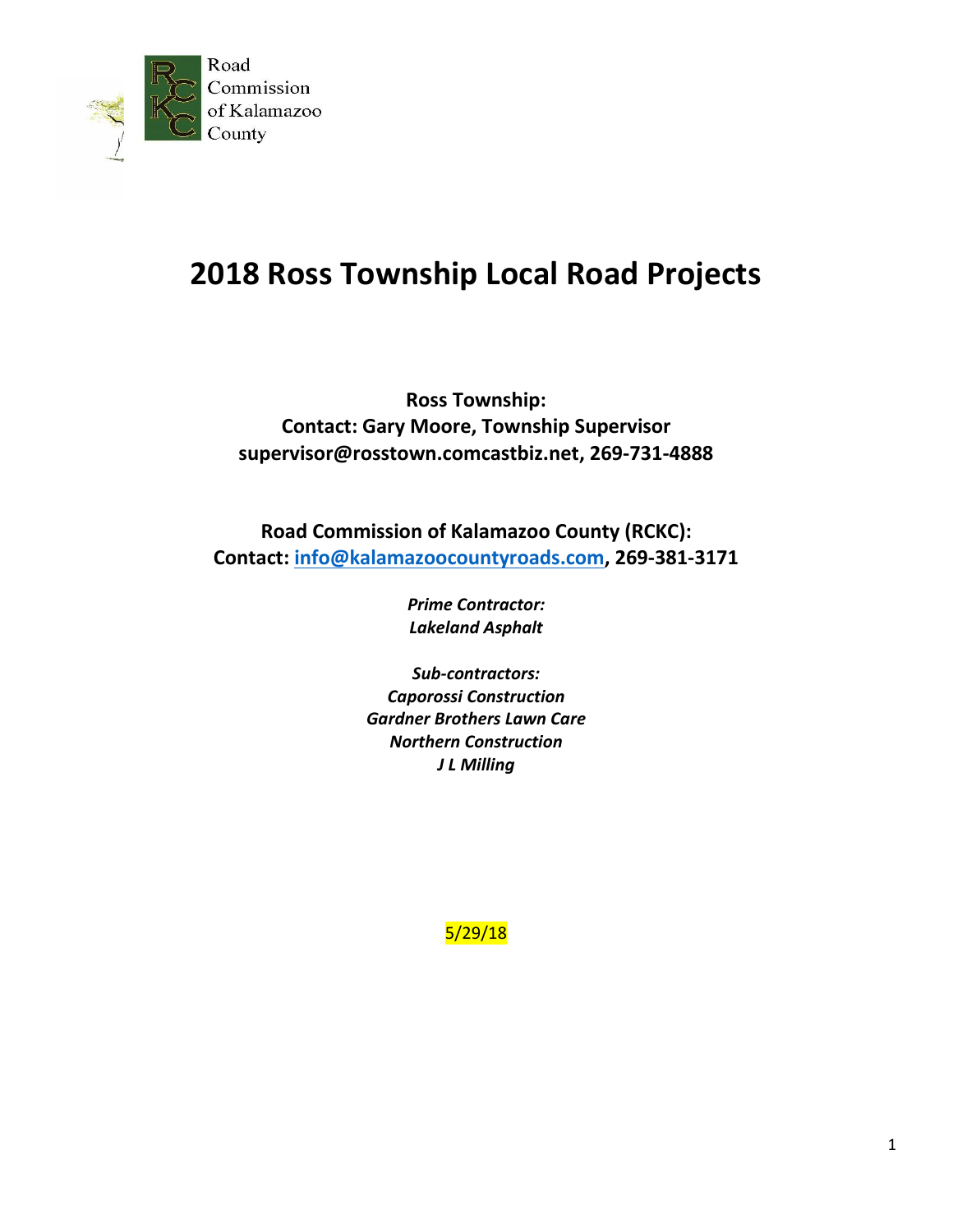**2018 local road construction projects will be a mix of fixes, including preventive maintenance, rehabilitation and reconstruction. These activities will be completed by contractors and RCKC staff.**

- **Preventive Maintenance Projects** will include treating road surfaces with a combination of spot cold milling, hot mix asphalt (HMA) wedging, crack fill, and chip seal. Minimal/short term traffic impacts.
- **Rehabilitation Projects** will require more extensive repairs, cold milling the entire road surface to a depth of 1-2 inches and replacing it with one lift of new HMA. Moderate/semi-long term traffic impacts.
- **Reconstruction Projects** require the most work to repair the road. These will require removing 3-4 inches of the existing asphalt pavement and repaving the road with 2 lifts of HMA. Major/long term traffic impacts.
- There will be sections of these projects that will require more extensive base repair. Which will require the removal of unsuitable materials from under the road and replaced with materials that will support the new asphalt pavement. This could add extra time to the duration of the associated project.

*Please be patient, alert and slow down as the contractors work on our roads, this work takes time. For safety, please stay back from construction equipment and crews. Asphalt pavements are extremely hot when placed and should not be touched until it has time to cool.*

**DELAYS: Weather, contractor's schedule, and coordination with different contractors are some of the factors that could delay projects or prolong completion of projects.**

**STAY INFORMED! Sign up for RCKC Connect for weekly updates on projects.**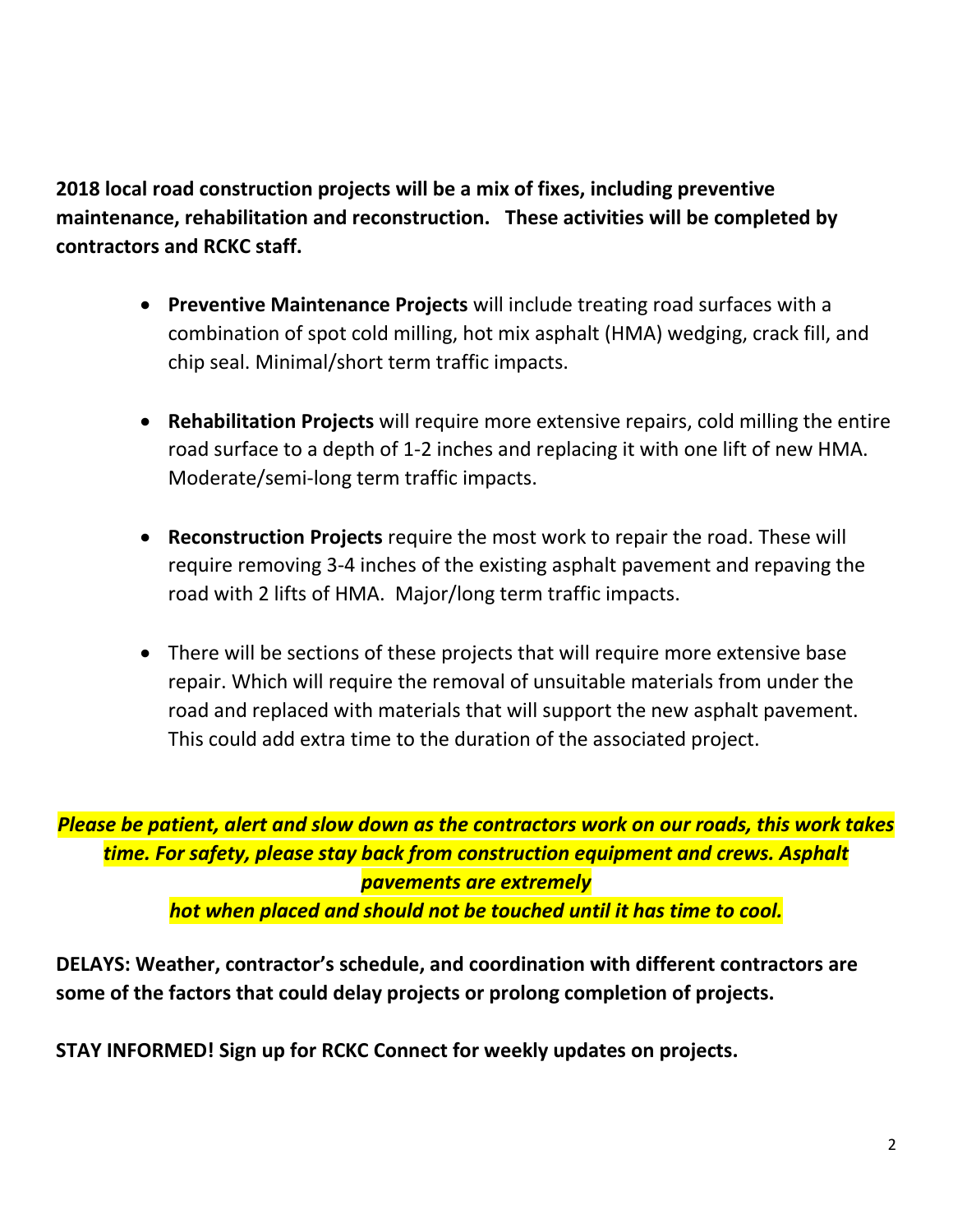# **Frequently Asked Questions (FAQ):**

# *Q: What year is my road going to be completed?*

A: Please see the listing of road/project listing which is also available on the Ross Township website.

# *Q: How were projects selected?*

A: Projects were selected based on asset management principles and determining the right fix at the right time within budget. Additional information on asset management can be found on the RCKC website "Road Data" page. All, local roads could not be completed in one year.

# *Q: How will roads selected be maintained?*

A: Roads will continue to have routine maintenance activities until improvements. Please call and/or email the RCKC for any routine maintenance issues, pothole issues, etc. service requests.

# *Q: What is the time frame for 2018 projects to be completed?*

A: At this time, a contractor has not been selected. However, we anticipate 2018 projects will begin approximately April with a completion date by the end of October. Please follow the weekly updates with RCKC Connect and Press Releases. Understanding weather and other factors may impact scheduling.

# *Q: What type of access will be available during construction?*

A: Access to your home will be maintained at all times, however there will be delays please be patient. This is especially important to areas of limited access, you may need to seek alternative means to get to your home during construction. Emergency situations will be addressed on -site.

#### *Q: What will be the hours of construction operations?*

A: Hours of preparation and construction may be from Sunrise to Sunset, Monday - Saturday.

# *Q: What about garbage pick-up, mail delivery, etc.?*

A: Garbage trucks and mail service will have access. Please try to keep garbage cans away from the edge of pavement to allow for construction equipment.

#### *Q: Can we park on the road/road shoulder?*

A: Please do not park on the road or shoulder of the road to allow for construction equipment to safely operate. If a vehicle is impacting construction activities, it will be towed at the owner's expense. Please follow the weekly updates with RCKC Connect and Press Releases.

#### *Q:* **What about lawn and shoulder restoration?**

A: Please note contractors will be working throughout Ross Township with various construction activities and will return to restore lawn and shoulder areas that were disturbed. Restoration is typically the last activity to take place. Please be patient as other priority work and weather may impact this area.

#### *Q: What kind of delays can we expect?*

A: Delays may vary based on the construction activity. Please be patient as we will try to minimize the impact to allow safe passage.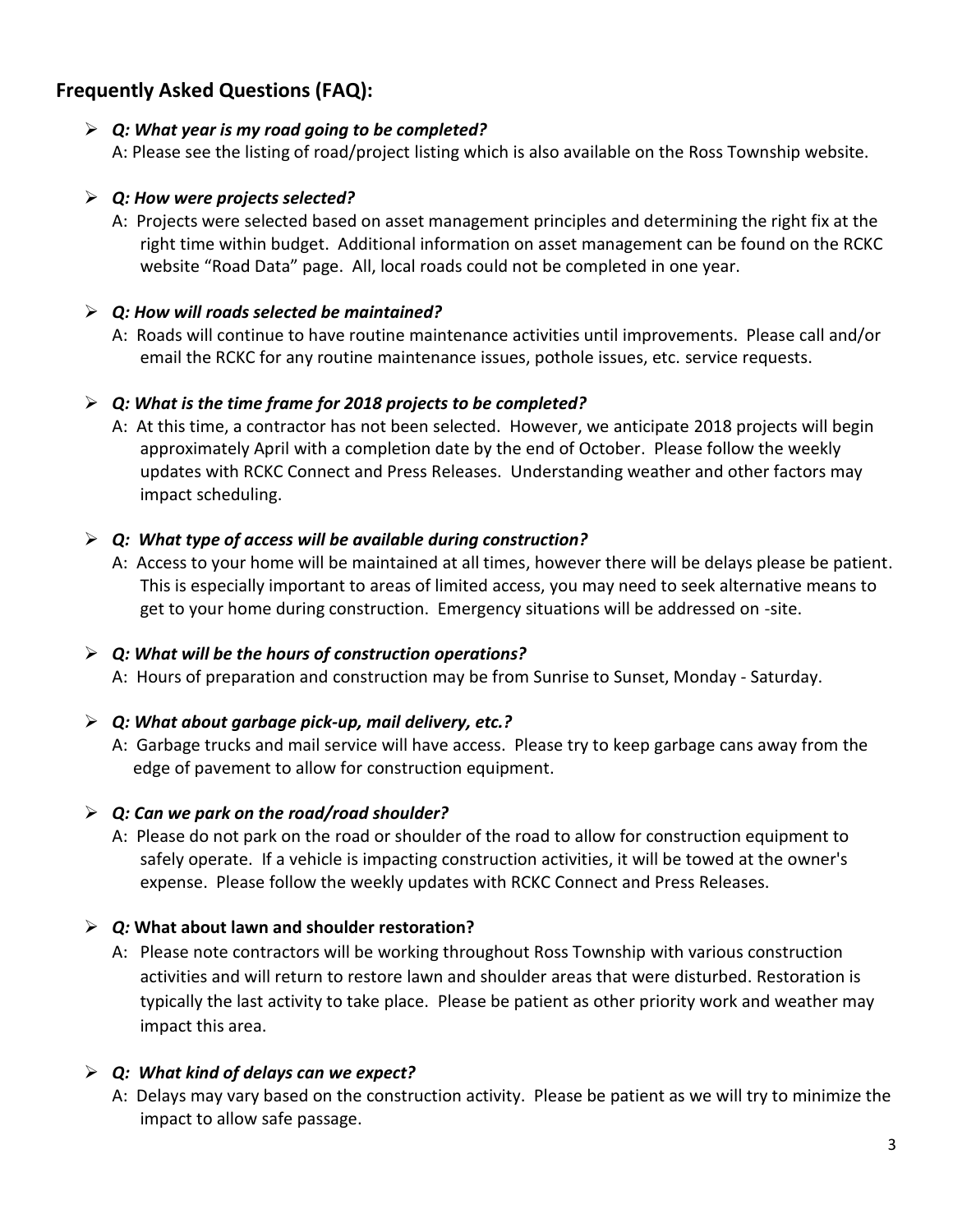# *Q: What about asking for addition work – driveways, etc. by contractors in the area?*

A: Additional work will not be available during road repair. We have a large amount of projects and road improvement, timely completion of public roadways is priority. Note that concrete driveways will be replaced with asphalt, unless the homeowner makes prior arrangements/notifications to the RCKC and Township that the driveway would be preferred to remain gravel.

#### *Q: What about drainage, puddles, water standing?*

A: Preventive maintenance and rehabilitation projects are primarily for road preservation, therefore major drainage issues are not addressed. Stormwater will be addressed in reconstruction projects. If there are known areas where water is currently standing for 48 hours or longer and is approximately larger than the size of a car, please let us know.

You may see additional puddles and water in different areas. This is a result of the road being sealed, preventing water from draining through the old cracks to below the road surface.

# *Q: What about tree removals and tree trimming?*

A: Trees are part of our road project work and have been identified for removal or pruning. For additional information please see the RCKC [Tree Removal Brochure.](http://www.kalamazoocountyroads.com/userfiles/kcrc/file/Maintenance/2015%20Tree%20Removal%20Brochure.pdf) If a tree is marked with orange this indicates the tree will be removed; if a tree is marked with green this indicates the tree will be pruned. If a tree is marked with blue, this is NOT RCKC, but rather Consumers Power.

# *Q: How will we receive updates on construction?*

A: Updates on construction will be available on the RCKC and Ross Township websites and Facebook pages.

# *Q: What is the process for communicating questions?*

A: The process for communicating questions is with the RCKC by using our "SERVICE REQUEST" or "Contact Us" website page or by calling our office at 269-381-3171 with your service request. Ross Township Supervisor Gary Moore is the Township contact. The RCKC will be tracking service requests for service delivery and opportunities to refine our processes FAQ for future years.

Websites: http://www.ross-township.us/